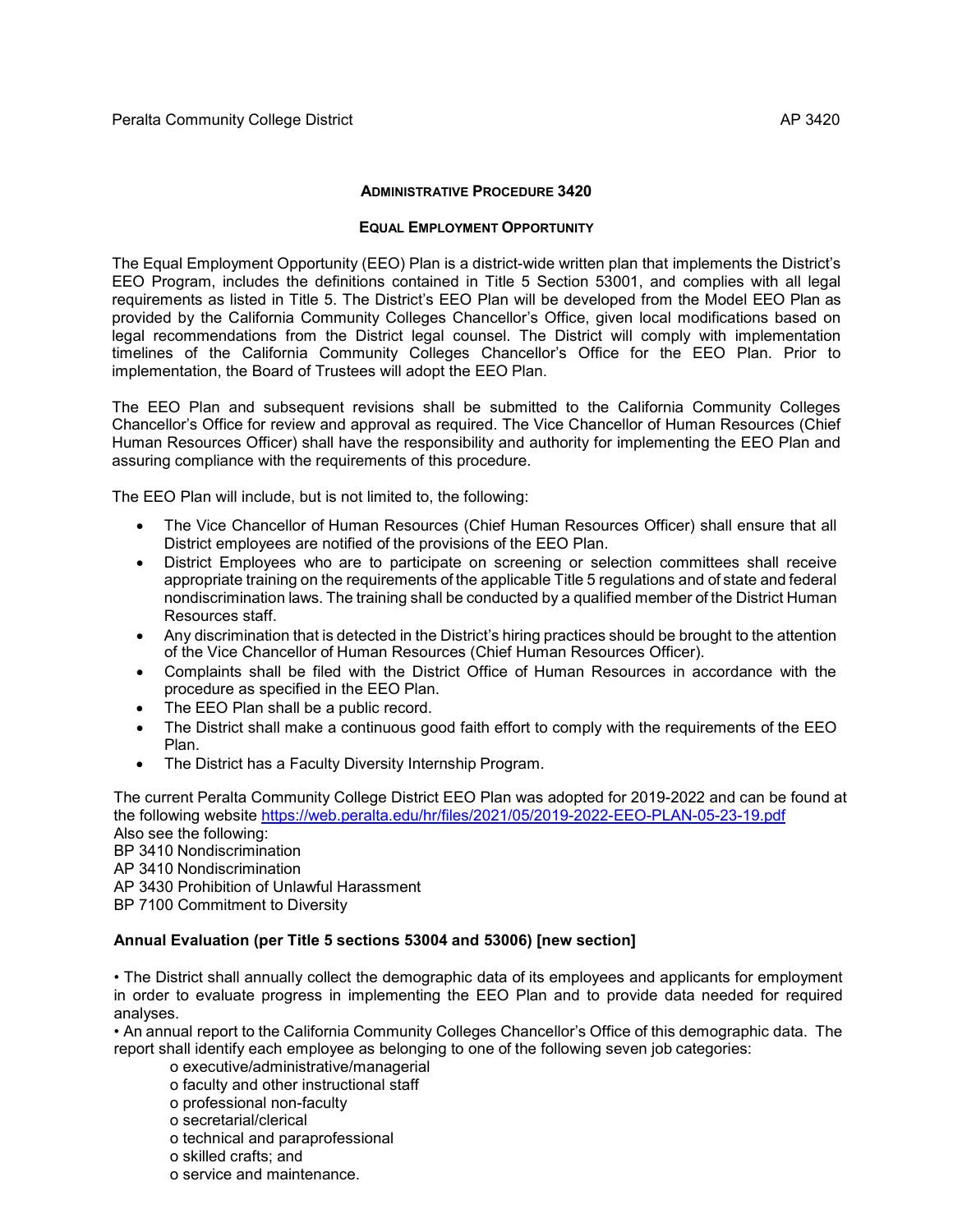• The opportunity for each employee to identify his/her/their gender, ethnicity and, if applicable, disability. This opportunity must allow for a person to designate multiple ethnic groups with which he/she/they identifies. However, the person may only be counted in one group for reporting purposes.

• Districts shall review the annually collected demographic data to determine if significant underrepresentation of a monitored group may be the result of non-job-related factors in the employment process. For the purposes of this subdivision, the phases of the employment process include but are not limited to recruitment, hiring, retention, and promotion. The information to be reviewed shall include, but need not be limited to:

• longitudinal analysis of data regarding job applicants to identify whether over multiple job searches, a monitored group is disproportionately failing to move from the initial applicant pool, to the qualified applicant pool; and analysis of data regarding potential job applicants, to the extent provided by the Chancellor of the California Community Colleges, which may indicate significant underrepresentation of a monitored group.

## **EEO Advisory Committee [per Title 5 section 53005] (new section)**

- The District shall establish an EEO Advisory Committee; and
- The advisory committee shall include a diverse membership whenever possible.

• The advisory committee shall receive training in all of the following: applicable Title 5 regulations and of state and federal nondiscrimination laws; the educational benefits of workforce diversity, the identification and elimination of bias in hiring decisions; and the role of the advisory committee in carrying out of the District's EEO Plan.

## **Per CCLC all of the following information is required and is currently not in this Peralta Administrative Procedure**

# **Employment Procedures**

**Job Analysis and Validation:** The Vice Chancellor of Human Resources shall assure that a proper job analysis is performed for every job filled by the District to determine and validate the knowledge, skills, abilities and characteristics an employee must possess to perform the job satisfactorily.

A statement of bona fide essential functions and minimum qualifications shall be developed for all positions.

**Job Description**: Every job description shall provide a general statement of job duties and responsibilities.

Job specifications shall include functions and tasks; knowledge; skills; ability; and job- related personal characteristics, including but not limited to sensitivity to and understanding of the diverse academic, socioeconomic, cultural, linguistic, disability, and ethnic backgrounds of community college students.

**Recruitment**: Recruitment must be conducted actively within and outside of the District work force.

Open recruitment is mandated for all new full-time and part-time positions, except under limited circumstances involving interim hires.

Recruitment must utilize outreach strategies designed to ensure that all qualified individuals are provided the opportunity to seek employment with the District.

Recruitment for administrative and faculty positions (full and part-time) may include advertisement in appropriate professional journals, job registries and newspapers of general circulation; distribution of job announcements to the EEO Registry, K-12 districts, two and four year colleges, and graduate schools where appropriate candidates might be enrolled; recruitment at conferences, fairs, and professional meetings; notices to institutions and professional organizations.

Recruitment for classified positions shall include notice to all District personnel; notice to Employment Development Department; and advertising in area newspapers of general circulation.

**Applicant Pools**: The application for employment shall afford each applicant an opportunity to identify himself/herself/themselves voluntarily as to gender, ethnicity and, if applicable, his/her/their disability. This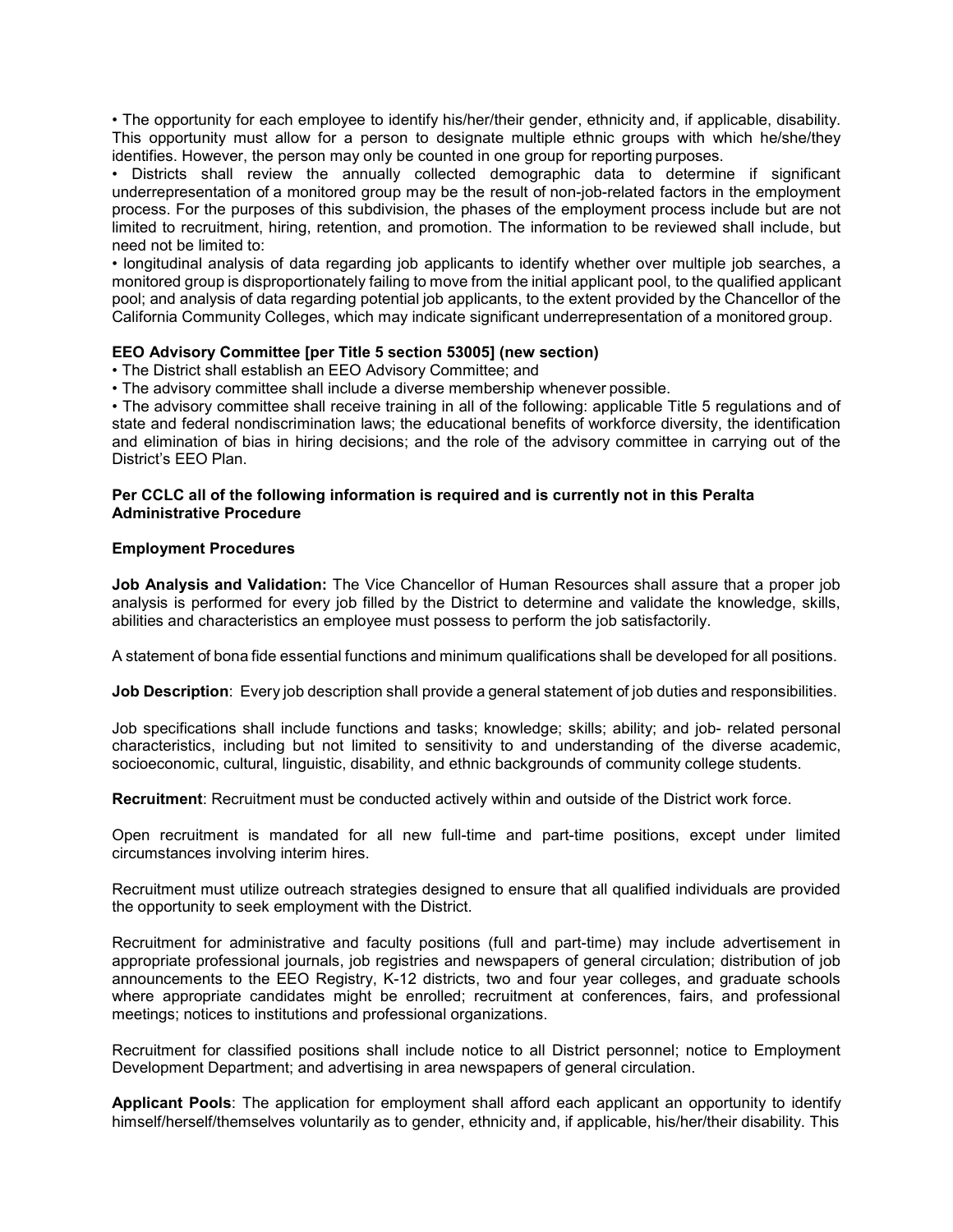information shall be maintained in confidence and shall be used only for research, validation, monitoring, evaluation of the effectiveness of the Plan, or as authorized by law.

After the application deadline has passed, the initial applicant pool shall be recorded and reviewed by the Chief Human Resources Officer or designee. All initial applications shall be screened to determine which candidates satisfy job specifications set forth in the job announcement. The group of candidates who meet the job specifications shall constitute the "qualified applicant pool."

Once the qualified applicant pool is formed, the pool must again be analyzed. If the Chief Human Resources Officer or designee finds that the composition of the qualified applicant pool may have been influenced by factors which are not job related, the District may immediately, and before the selection process continues, consult with legal counsel to determine what, if any, corrective action is required by law.

**Screening and Selection**: Screening, selecting and interviewing candidates for all positions shall include thorough and fair procedures that are sensitive to issues of diversity.

• Hiring procedures will be provided to the California Community Colleges Chancellor's Office onrequest.

• All tests conform to generally applicable legal standards for uniformity.

• A reasonable number of candidates are identified for interview.

• Screening and selection committees are developed that are representative of the District community and campus; include administrators, faculty, and classified staff members; include a diverse membership when possible; do not include applicants or persons who have written letters of recommendation.

• Every screening and selection committee includes an individual trained to monitor conformance with EEO requirements. The Vice Chancellor of Human Resources assures that the screening and selection process conforms to accepted principles and practices, including preparation of job related questions in advance; maintains records of screening checklists and rating scales, which shall be signed and kept on file; maintains notes for all interviews and record relevant factual reasons stating why a candidate was not hired or was not invited to interview; and monitors the hiring process for adverse impact.

• Selection shall be based solely on the stated job criteria.

• For faculty and administrative positions, candidates shall be required to demonstrate sensitivity to diversity in ways relevant to the specific position.

If the District determines that a particular monitored group is significantly underrepresented with respect to one or more job categories, the District shall take the following additional steps:

• review its recruitment procedures;

• consult with counsel to determine whether there are other, additional measures that may be undertaken that are required or permitted by law;

• consider various other means of reducing the underrepresentation which do not involve takingmonitored group status into account and implement any such techniques that are feasible;

• If significant underrepresentation persists:

- review each locally-established job qualification to determine if it is job related and
- consistent with business necessity;
- discontinue the use of any non-job-related local qualification; and
- continue using job-related local qualifications only if no alternative standard is reasonably available; and
- consider the implementation of additional measures designed to promote diversity.

## **Delegation of Authority** (in keeping with Title 5 Section 53020)

• The designation of a single person as the "EEO Officer" charged with overseeing the day-to-day implementation of the EEO Plan and programs.

• Processes and responsibilities when the EEO Officer is named in a complaint or implicated by the allegations in a complaint.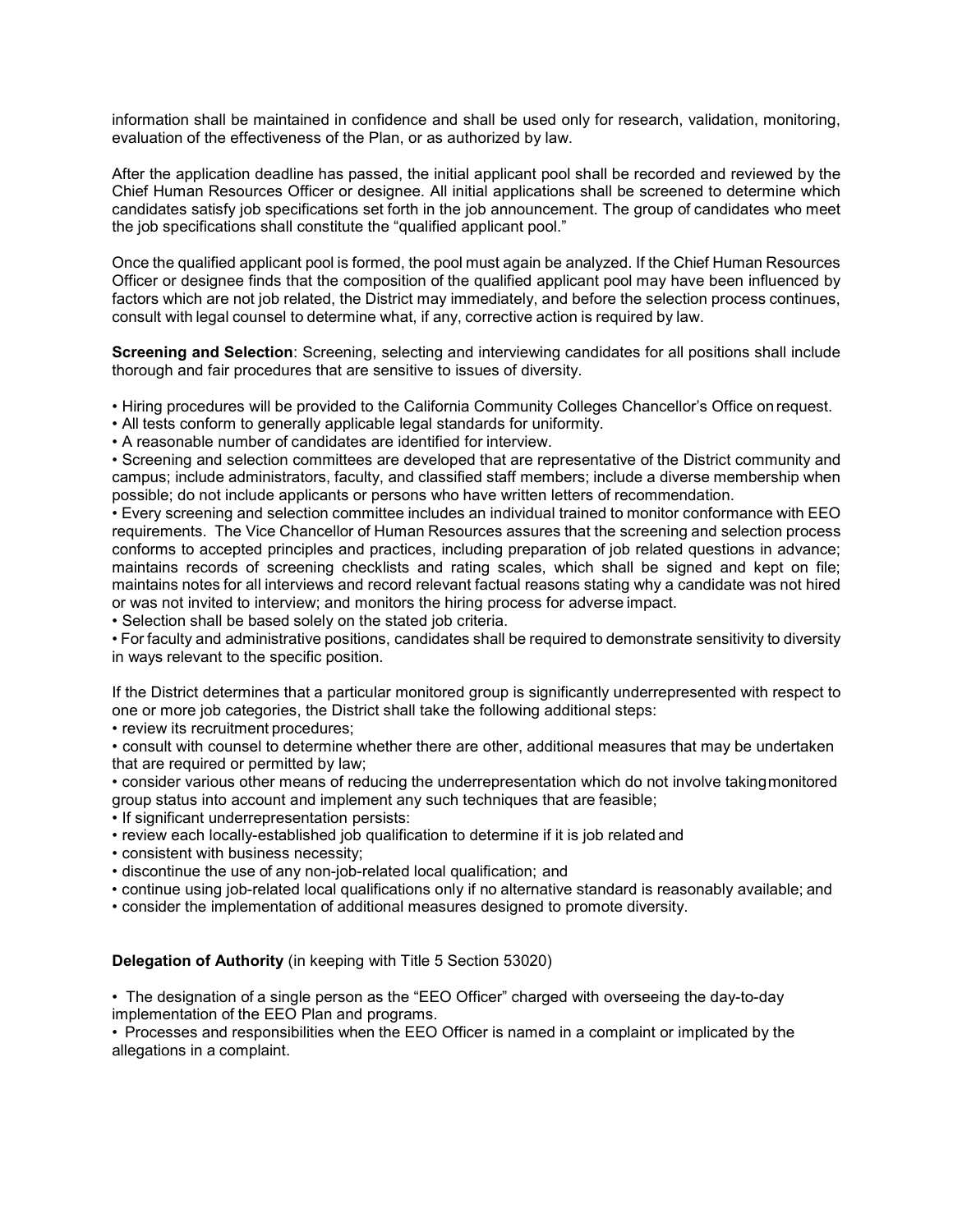#### **Complaint Procedure**

Any person may file a complaint alleging the District violated this policy and procedures. An individual should file a written complaint with the Vice Chancellor of Human Resources. The District shall immediately forward a copy of the complaint to the California Community Colleges Chancellor's Office, which may require that the District provide a written investigative report within ninety (90) days. The District shall also process complaints that allege unlawful discrimination according to the procedures set forth in AP 3430 Prohibition of Harassment and AP 3435 Discrimination and Harassment Complaints and Investigations.

#### **Job Announcements**

All job announcements shall contain a statement in substantially the following form: The District is an equal opportunity employer. The policy of the District is to encourage applications from persons who are economically disadvantaged and individuals belonging to significantly underrepresented groups within the District's workforce, including ethnic and racial minorities, women, and persons with disabilities. No person shall be denied employment because of ethnicity or race, religious creed, color, national origin, ancestry, physical disability, mental disability, medical condition, genetic information, marital status, color, sex, gender, gender identity, gender expression, age, marital status, sexual orientation, veteran or military status, or political or organizational affiliation.

#### **Dissemination and Revision of the Plan**

All managers and supervisors shall be given copies of the plan as revised from time to time and any guidelines for implementing the plan. Copies of the plan shall be provided to the Academic Senate and the exclusive representatives of any units of employees.

Statements of nondiscrimination shall be posted at locations where applications for employment are distributed.

Such plans shall be reviewed at least every three years and, if necessary, revised and submitted to the California Community Colleges Chancellor's Office within 90 days of the effective date of the revision or amendment(s). If the California Community Colleges Chancellor's Office determines that the District's policies do not comply with Title 5 Sections 59300 et seq., the California Community Colleges Chancellor's Office may require the District to modify its policies.

## **Accountability and Corrective Action**

The District shall certify annually to the Chancellor of the California Community Colleges that they have timely:

• Recorded, reviewed and reported the data required regarding qualified applicant pools;

• Reviewed and updated, as needed, the Strategies Component of the district's EEO Plan; and

• Investigated and appropriately responded to formal harassment or discrimination complaints filed pursuant to subchapter 5 (commencing with Section 59300) of chapter 10 of this division.

References:

Education Code Sections 87100 et seq.; Title 5 Sections 53000 et seq. and 59300 et seq.; ACCJC Accreditation Standard III.A.12 Government Code Sections 7400 et seq. and 12950 et seq.

Nondiscrimination References for Employment:

Education Code Sections 67100 et seq.; Title 5 Sections 53000 et seq.; Government Code Sections 11135 et seq. and 12940 et seq.; Title 2 Sections 10500 et seq.; Labor Code Section 1197.5